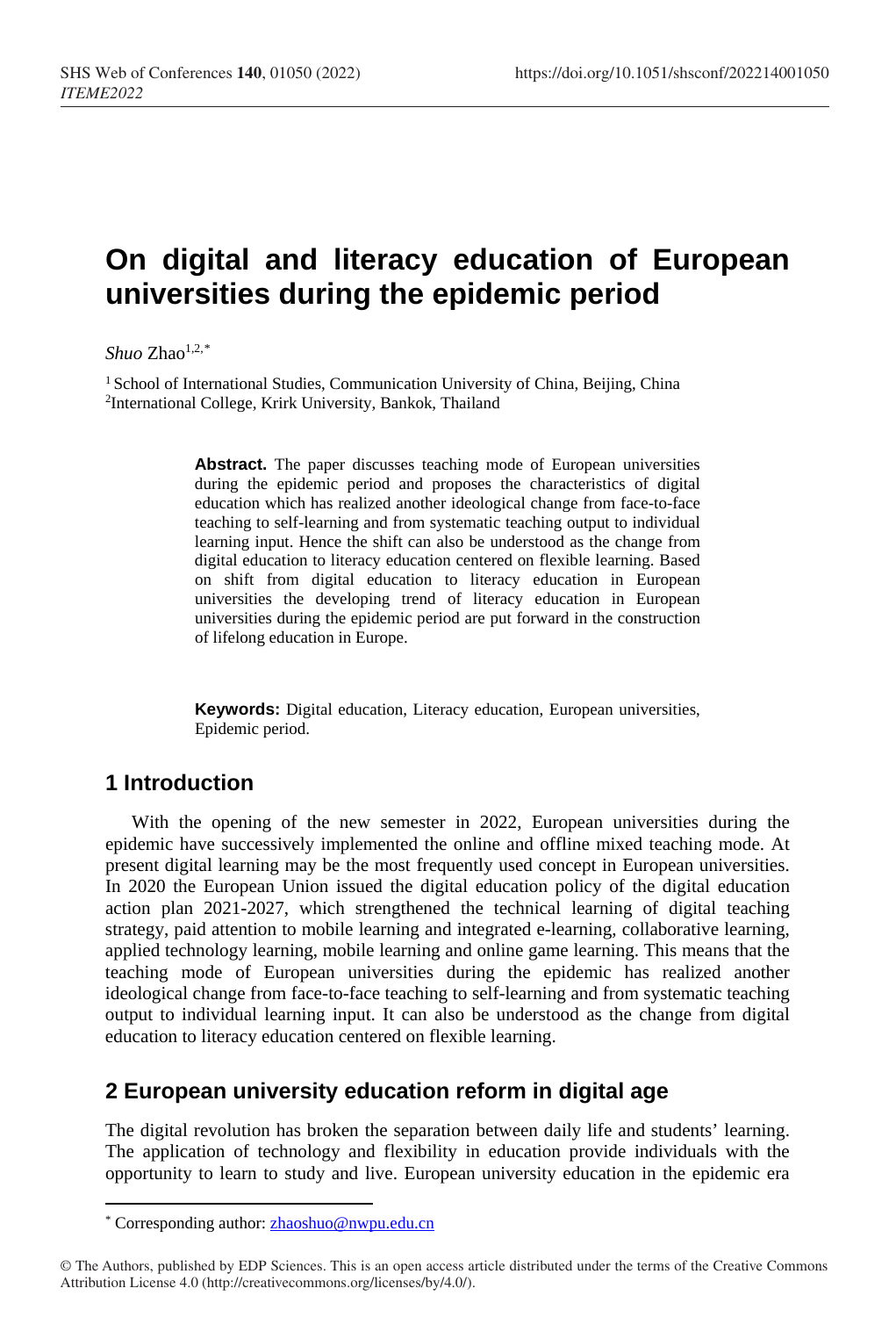does not have to be completed in the classroom. Learning also leads to real problems which can be solved from the learning platform and real life. Digital education policy issued by EU has recognized this shift. While applying the concept of digital learning in European universities, the concept of applying technology to promote learning has been repeatedly emphasized. For example, ICT Information technology goes deep into all aspects of students' life and provides students with interactive learning. The application of technology learning should not be regarded as an independent learning form related to computer, Internet and technology, but related to various problems we face in life.

In the epidemic influence mixed learning is widely used in European university education, such as the mixed learning model in UK, France, Spain and Italy. It goes without saying that the online education mode is mixed, including face-to-face classroom teaching and online distance teaching. According to past experience, European universities first pay attention to face-to-face teaching in order to reduce the dropout rate of distance learning because pure online courses cannot motivate students to complete all courses, one of the reasons is the lack of peer interaction. In hybrid education, the most ideal mode is to have the best online teaching platform combined with classroom teaching, such as Coursera, EDX, futurelearn and Moodle teaching platform adopted by European universities. It is characterized by extensive courses, selectivity and strong pertinence, and supports learning through laptop, PC, mobile phones, iPads and smart TVs. At present, the digital trend of European universities is the combination of the advantages of distance education and face-to-face education, and the flexibility of campus education and distance education. The integration of two different educational paradigms promotes the development of flexible education.

It is worth mentioning that the Finnish Virtual University platform is a Finnish university online organization, namely an educational platform that provides information technology support, and also Swedish University Online Alliance platform. The reason for emphasizing the Internet refers to the sharing of information between the Internet and universities, such as the online game learning platform of Spanish universities. E-learning is adopted by European universities in the epidemic era reflects that emphasis on learning through the Internet has no distance or classroom restrictions, and can be flexibly transmitted to education recipients, send information and provide convenient learning through new technologies. It is contrary to the learning mode focusing on education providers previously proposed by the EU before 2000. It is a relatively new concept for cooperation in the field of international communication system between university institutions, which is characterized by its ability to process information quickly, deal with learning resources from different channels in parallel, interpret images with text, connect information and social relations synchronously or asynchronously, retrieve information and solve problems directionally, finally improve its positive attitude towards technology.

## **3 Shift from digital education to literacy education in European universities**

Firstly the bottleneck of the integration of digital education in European universities in the epidemic era is the language barrier. Europe is a multilingual society. In the integrated and globalized Europe, English is becoming more and more important as a media language. Now most of the teaching materials used in Digital Education in European universities are English. The EU encourages teachers and researchers to publish their achievements in English to reach more learners. The core of digital teaching is whether teachers can teach subjects in English and guide students to acquire literacy competence.

Secondly the interaction between students and social environment is being changed. Online learning students study alone and in isolation and communicate with teachers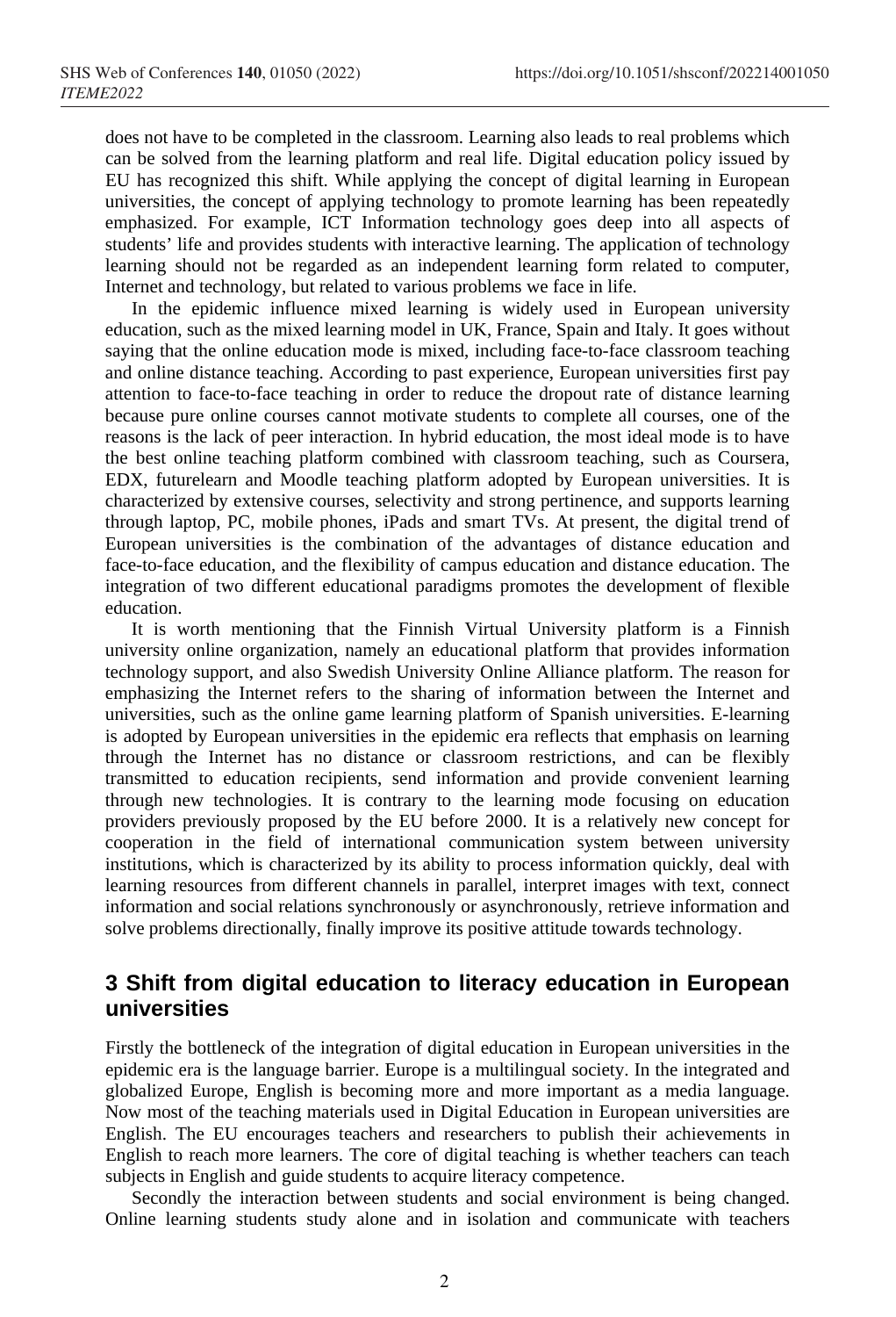through the platform. In the epidemic era, digital education in European universities has gradually realized the social factors of learning and the advantages of peer learning. Teachers use integrated groups to organize course learning. The interaction of group members can be carried out online or in platform interaction. Peer evaluation becomes an effective learning activity. This interaction can reduce the need for immediate feedback from teachers, students can get better feedback, and digital education becomes faster to motivate students' literacy competence..

Thirdly the return of teachers' digital teaching becomes less. In European universities, digital education and learning centers provide technical and social support. Workplaces and libraries assume the role of learning centers. In addition, the social environment of teachers is also a theme that European universities need to consider in the epidemic era. Digital teachers often work alone in teaching and scientific research, lacking a sense of return from face-to-face contact with students. Due to the lack of social background, digital teaching is difficult to attract many teachers and academic personnel to spend more time, which affects teachers' time in teaching and scientific research and their motivation to learn new technologies. In addition, digital teachers in European universities have no additional return in terms of salary and social status. Digital teaching takes time for teachers to engage in research, and the return of teaching achievement is lower than that of research, and the return of distance education is lower. To do a good job of online education, online teaching platform requires a lot of additional technology and ability of subject teachers, which is not just as simple as preparing teaching content in the university. Distance education needs to spend time to acquire teaching skills, so as to effectively guide distance online learners. For example, some European university teachers are ready to engage in distance education, but they soon give up, because they believe that academic personnel have invested time and energy in additional work and should be rewarded and compensated accordingly. The European Union or education department should pay more for online education teachers. At present such agencies as British Higher Education Bureau, French Education Agency, Spanish Ministry of Education have begun to consider how to encourage teachers to engage in Digital Education in the epidemic era for a long time to shift digital education to literacy education in European universities.

#### **4 Literacy education in European universities**

Influenced by COVID-19 many European universities have suspended offline teaching and launched the online teaching mode since March, 2000. About 150 schools and educational institutions in France have announced the suspension of classes, but the French government has not closed all higher education institutions in the country. The online teaching mode of French higher education colleges and universities, including the French institutes of higher education and French institutes of business, has been implemented since March, 2000. French higher education agency required French higher education and scientific research institutions making various preparations for online teaching due to the spread of the epidemic in France. In the future, French universities will do all kinds of online teaching for the continuous prevention and control of the epidemic.

Open classroom, an online teaching platform implemented by French higher education institutions is the most popular large-scale open online courses platform at present, which is called French MOOC. The platform is an online sharing platform financed and developed by French companies. It is characterized by providing all-round online courses, and students can also obtain degree certificates recognized by the French government after registering for study. In addition, French universities also use courser, EDX, teams and other online teaching platforms at the same time, because of their information sharing with European university students and teachers. French universities have accepted a large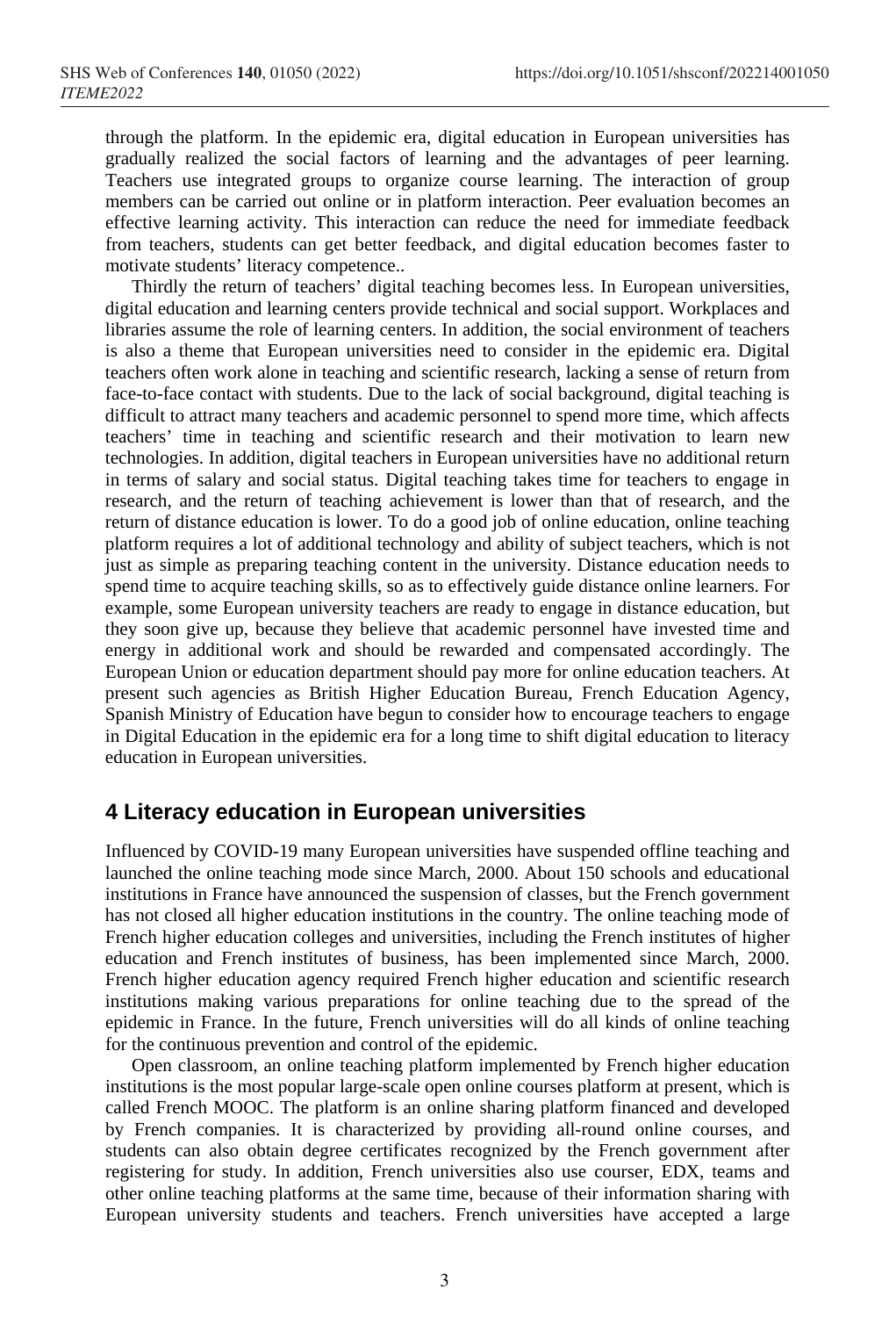number of European exchange students in the Bologna process, which makes these traditional teaching platforms continue to play a role in French universities. With a large number of foreign students entering French business colleges, French universities apply courser, EDX online teaching platform to carry out mass and elite education, such as online lectures by well-known British and American scholars and professors. For example, some of platform lectures irregularly held online to share for students and teachers, which is significantly shifting from digital education to literacy education.

French higher education agency believes that on the premise that conditions permit and do not violate local epidemic prevention regulations, it is recommended that foreign students and exchange students who have suspended classes return to their homes for online learning, and those who are studying in French universities and whose residence is about to expire can apply for an extension in real time. French higher education institutions advocate the spread of COVID-19 will not interfere with online teaching of French universities. Universities will take all necessary measures to make timely adjustments to online teaching so as to ensure that students finish their studies and evaluate their effects and share their responsibilities on society to promote students' literacy education.

#### **5 Development of literacy education in European universities during the epidemic period**

In different European countries during the epidemic era, teaching and learning methods of literacy education systems are different, but the digital participants of European universities have the same goals, which can be summarized as follows. First, they will study and listen to classes online at home or in other places separated from teachers, such as Imperial College London, University College London, Durham University, Lancaster University, etc. Teaching students are distributed all over the world. Coursera online teaching platform focuses on paid learning operation, EDX and futurelearn online platforms. Some of platforms are free online learning and Moodle platform gives full play to the function of teaching management. Secondly, students are free to choose their own time to study, choose their own learning progress, and can also study with other students. For example, UK and French universities apply coursera / EDX, teams and other online teaching platforms at the same time, because of their information sharing with European students and teachers, coupled with the fact that these universities have accepted a large number of European exchange students in the Bologna process, and continue to play the role of digital platform. Third, the university education software improves the effectiveness of flexible learning by adapting teaching materials, developing methods to evaluate students' knowledge and services provided during students' learning. Colleges and universities affiliated to such Spanish universities in Madrid, Catalunya, Castilla Leon and Andalucia, which first started online teaching, mainly focus on flipped teaching. Teachers upload course teaching videos to YouTube online platform to watch and study in advance, and then organize students for online discussion. Students can also watch all courses online through the video conference system. The long-distance online teaching platforms adopted by Italian universities are Zoom and Skype, are characterized by the synchronous use of long-distance video teaching and Moodle platform courses. The distribution of corresponding online reading materials to students between teachers and students through email or Skype promotes students' literacy education.

It can be seen that the concept of literacy education has been well spread in European universities in the epidemic period, affecting students' study and life. European universities need to consider the growing relationship between digital education culture and social environment in literacy education. Teaching development and design system will be